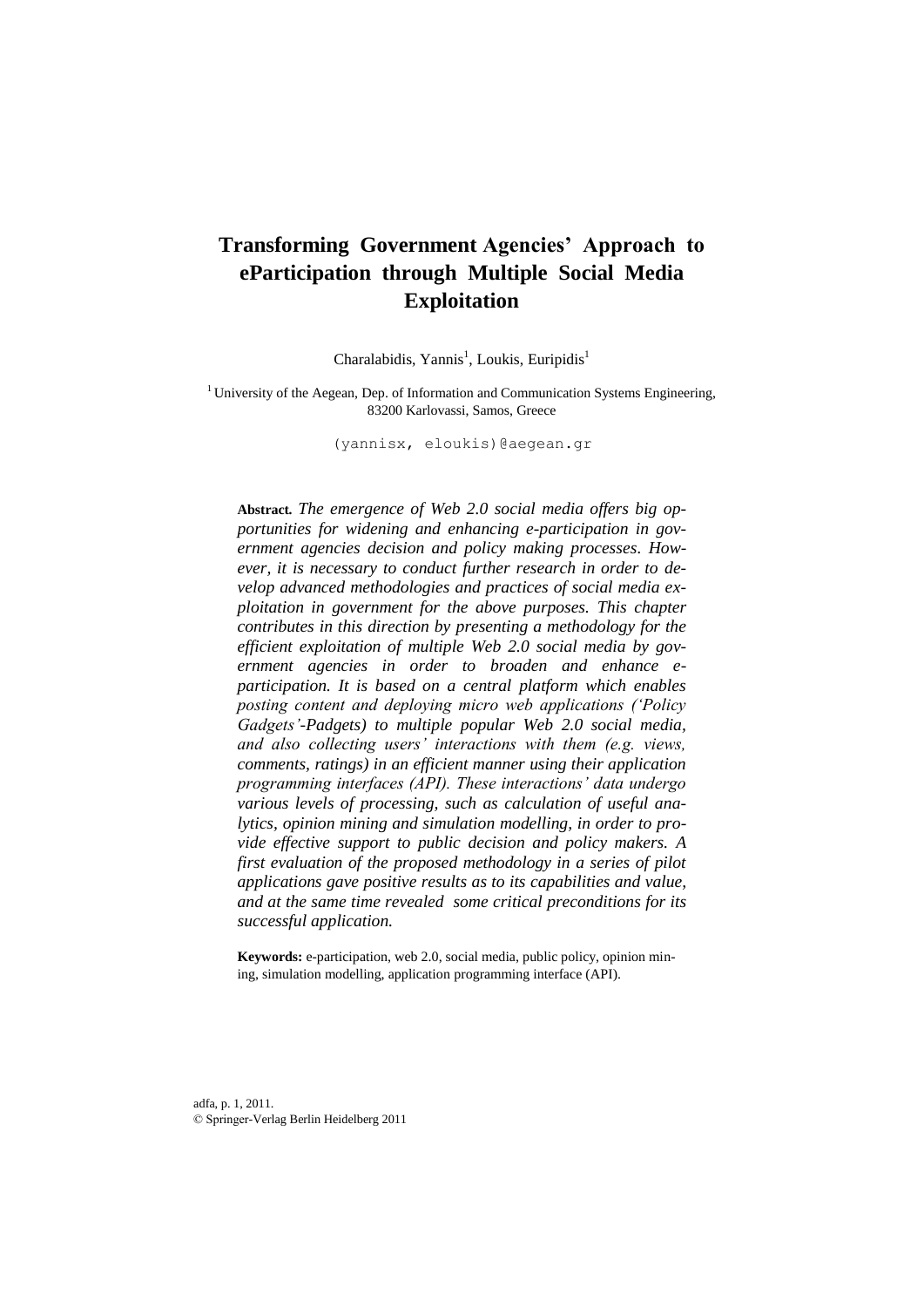### **1 Introduction**

Government agencies have been making for more than a decade considerable efforts and investments for exploiting the capabilities offered by information and communication technologies(ICT), and especially the Internet, to increase citizens" engagement in their decision and policy making processes. This has lead to a big increase of eparticipation research [1,2,3] and practice [4, 5, 6, 7,8,9,10,11]. This first generation of e-participation has been characterised by the development of many "official" eparticipation spaces operated by various government agencies, which offered to citizens extensive information on government activities, decisions, plans and policies, evoting and e-survey tools, and also e-consultation spaces, such as e-forums, where citizens could enter opinions on various topics under discussion, or on other citizens" opinions. The need for increasing the quality of these e-consultations lead to the development of more structured types of e-forums [12,13,14], which impose the semantic annotation of users" postings (e.g. as issues, alternatives, pro-arguments, or contraarguments) and also allow only some predefined relations among them (e.g. an alternative can be related only with an issue, etc.). A first evaluation of these more structured types of e-forums has shown that they facilitate and drive a more disciplined, focused and argumentative discussion; however, they are more difficult to use and demanding, so they are appropriate for more knowledgeable and educated citizens' groups, and might exclude less educated and sophisticated ones.

The outcomes of this first generation of e-participation were much lower than the initial expectations (e.g. [15,16]. The use of these official e-participation websites by the citizens has been in general limited. Governments expected citizens to make the first step, moving from their own online environments to these official e-participation websites, in order to participate in public debates on various proposed public policies or legislations, getting adapted to the structure, language and rules of these websites, but this happened only to a limited extent. Also, most of the topics discussed there were defined by government and very often did not directly touch citizens" daily problems and priorities, and were more appropriate for experts. Furthermore, many of the ICT tools they adopted were not sufficiently user-friendly and appropriate for wide citizens' participation. Gradually it was realized that the design of eparticipation spaces "for all" was not an easy task, due to the heterogeneity of real or potential online users with respect to educational level, ICT skills and culture. Another problem was that the methodologies used for e-participation were not scalable, so they could be used for pilot trials, but they were not appropriate for large scale eparticipation.

The emergence of Web 2.0 social media offers big opportunities for overcoming the above problems, and proceeding to a second generation of broader, deeper and more advanced e-participation.It allows government agencies to transform their approach to e-participation: instead of hosting it exclusively on their own official eparticipation websites, they can exploit popular Web 2.0 social media as well, which attract numerous visitors; also, many of them can attract quite different groups of visitors from the ones usually visiting the official e-participation websites(e.g. with respect to educational level, ICT skills and culture). For this reason Web 2.0 social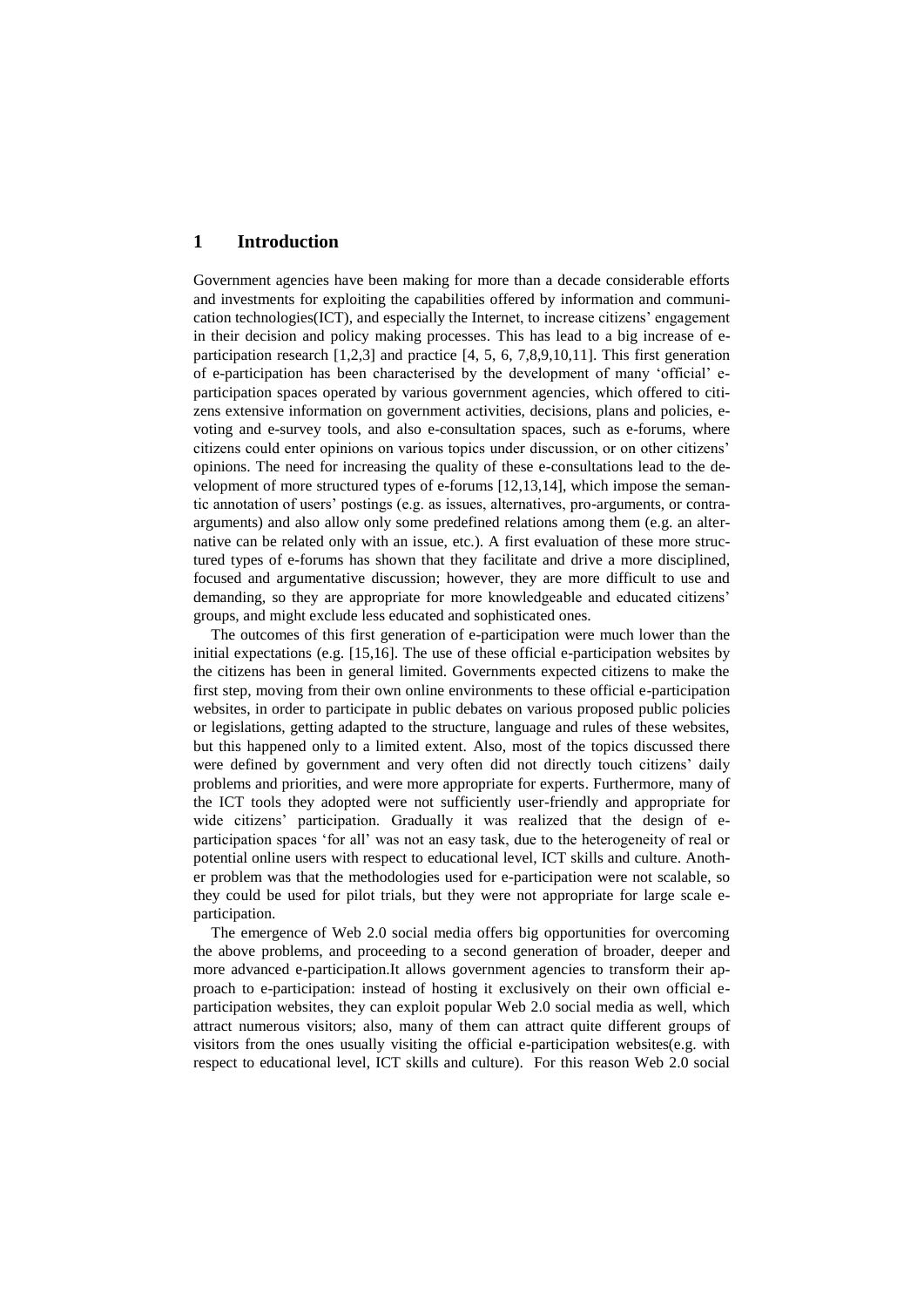media have recently started being exploited by government agencies, both for broadening and enhancing their interaction with citizens and for internal coordination and knowledge exchange [17,18,19]. So while previously governments moved towards the creation of more structured e-consultation spaces, as mentioned above, currently they tend to move in the opposite direction and reduce the structure they impose on their interaction with the citizens: instead of inviting the citizens to interact with government in the official e-participation spaces in accordance with their rules and structures, it is now government that goes to the electronic spaces where citizens prefer to have discussions, create content and collaborate with others. However, government agencies should address successfully many challenges in order to use efficiently Web 2.0 social media for the above purposes. While previously they had to manage a unique e-participation space (e.g. make postings to it, process postings of the citizens, reply to them, etc.), in this new approach they have to manage concurrently many Web 2.0 social media (e.g. publish content to them, retrieve from them data on users' interactions, such as views, comments, ratings, votes, etc., integrate, process them and draw conclusions, based on these conclusions publish new content in each of them, etc.; this needs much more effort and therefore requires more human and financial resources.

This chapter aims to contribute to addressing these challenges. It presents a methodology for the efficient exploitation of Web 2.0 social media by government agencies in order to broaden and enhance e-participation overcoming the above challenges. It is based on a central platform which enables posting content and deploying micro web applications (termed as "Policy Gadgets"-Padgets) to multiple popular Web 2.0 social media simultaneously, and also collecting users' interactions with them (e.g. views, comments, ratings, votes, etc.) in an efficient manner using their application programming interfaces (API). These interactions" data undergo various levels of advanced processing, such as basic processing resulting in the calculation of useful analytics, opinion mining and simulation modelling, in order to provide effective decision and policy making support. The proposed methodology leads to a transformation of the existing government agencies"single channel approach to e-participation, towards "hybrid" multi-channel approaches, which combine the use of interconnected "official" e-consultation spaces (both unstructured and structured) and Web 2.0 social media. It is going to be validated and further elaborated through "real life" pilots in the PADGETS ("Policy Gadgets Mashing Underlying Group Knowledge in Web 2.0 Media" – www.padgets.eu) research project, which is supported by the "ICT for Governance and Policy Modelling' research initiative of the European Commission.

The chapter is structured in five sections. In the following section 2 the theoretical background of the proposed methodology is outlined, while in section 3 a description of it is provided. Then in section 4 the core technologies to be employed are reviewed. The results of a first evaluation are presented in section 5. Finally in section 6 the conclusions are summarized and future research directions are proposed.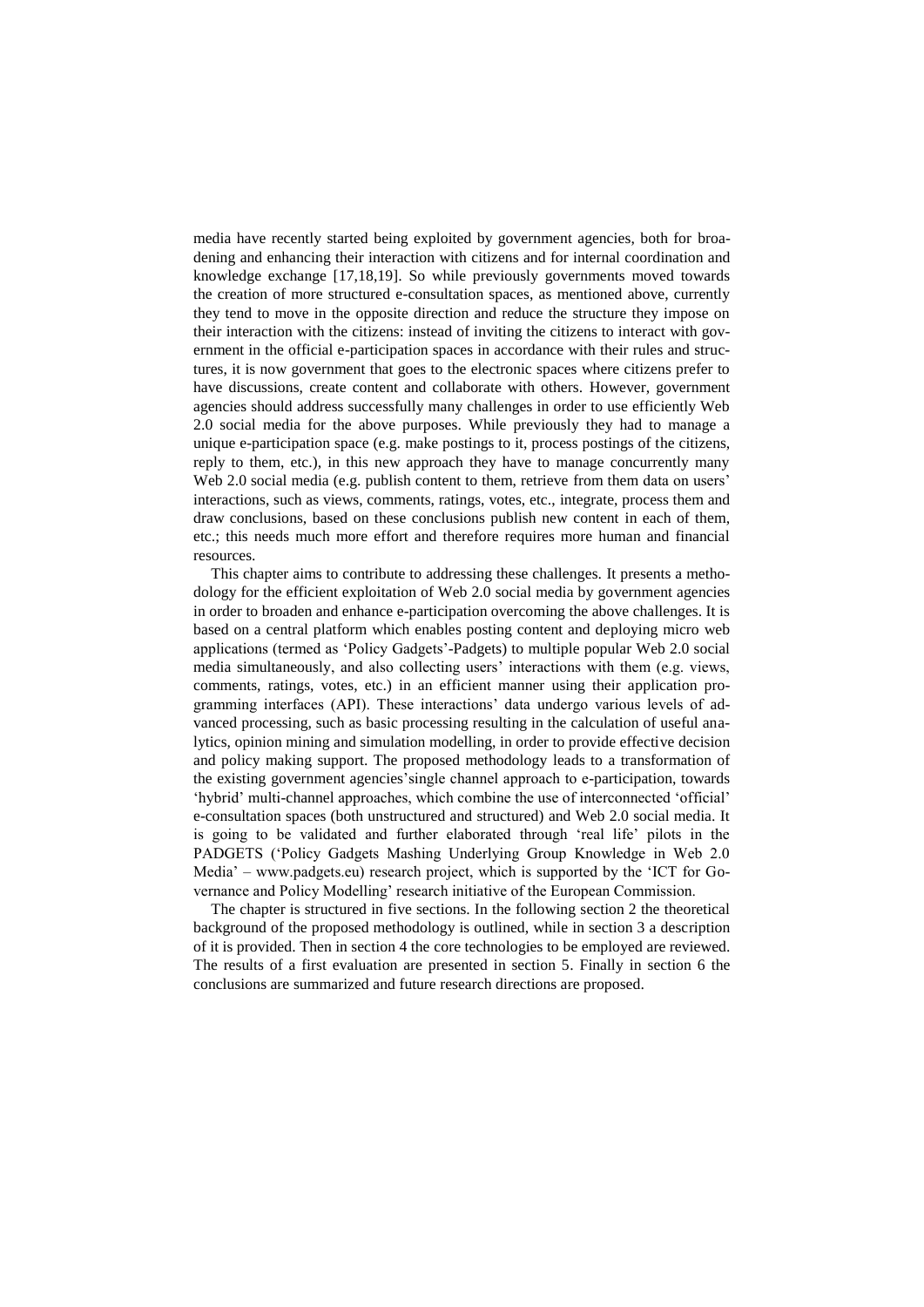# **2 Theoretical Background**

According to [20] (a highly influencial paper on the "Dilemmas in a General Theory of Planning") public policy problems tend to change dramatically after the World War II. Previously, they were mainly "tame", this term denoting that they had clearer and more widely accepted definition and objectives, so they could be solved by professionals using 'first generation' mathematical methods; these methods aim to achieve some predefined objectives with the lowest possible resources through mathematical optimization algorithms. Though for long time this approach has been successful in solving well defined problems associated with basic needs and problems of society (e.g. creating basic infrastructures) the evolution of the society makes it insufficient. The societies tend to become more heterogeneous and pluralistic in terms of culture, values, concerns and lifestyles, and this makes public policy problems "wicked", this term denoting that they lack clear and widely agreed definition and objectives, and are characterised by high complexity and many stakeholders with different and heterogeneous problem views, values and concerns. In [20] are identified some fundamental characteristics of these wicked problems, which necessitate a different approach than the ones used for the tame problems:

- ─ There is no definitive formulation of a wicked problem.
- ─ A wicked problem usually can be considered as a symptom of another "higher level" problem, so defining the boundaries and the level at which such a problem will be addressed is of critical importance.
- ─ Solutions to wicked problems are not "true-or-false", but "good-or-bad", and this judgement is not "objective", but highly "subjective", depending on the group or personal interests of the judges and their values.
- ─ Every wicked problem is essentially unique; despite seeming similarities among wicked problems, one can never be certain that the particulars of a problem do not override its commonalities with other problems already dealt with.
- ─ Wicked problems have no stopping rule, so planners stop for reasons which are external to the problem (e.g. running out of time, or money).
- ─ Wicked problems do not have an enumerable set of potential solutions, nor is there a well-described set of permissible operations that may be incorporated into the solution plan.
- ─ There is no immediate and ultimate test of a solution to a wicked problem, since this requires examination of several types of impacts on numerous persons or groups, and for a long time period.
- ─ Every solution to a wicked problem is an "one-shot operation"; every attempt counts significantly and there is no opportunity to learn by trial-and-error.

For these reasons the wicked problems cannot be solved simply by using mathematical algorithms which calculate "optimal" solutions, since they lack the basic preconditions for this: they do not have clear and widely agreed definition (with each stakeholders" group usually having a different view of the problem) and objectives that can be used as criteria for evaluating possible solutions. So [20] in the above paper suggest that wicked problems require a different "second generation" approach,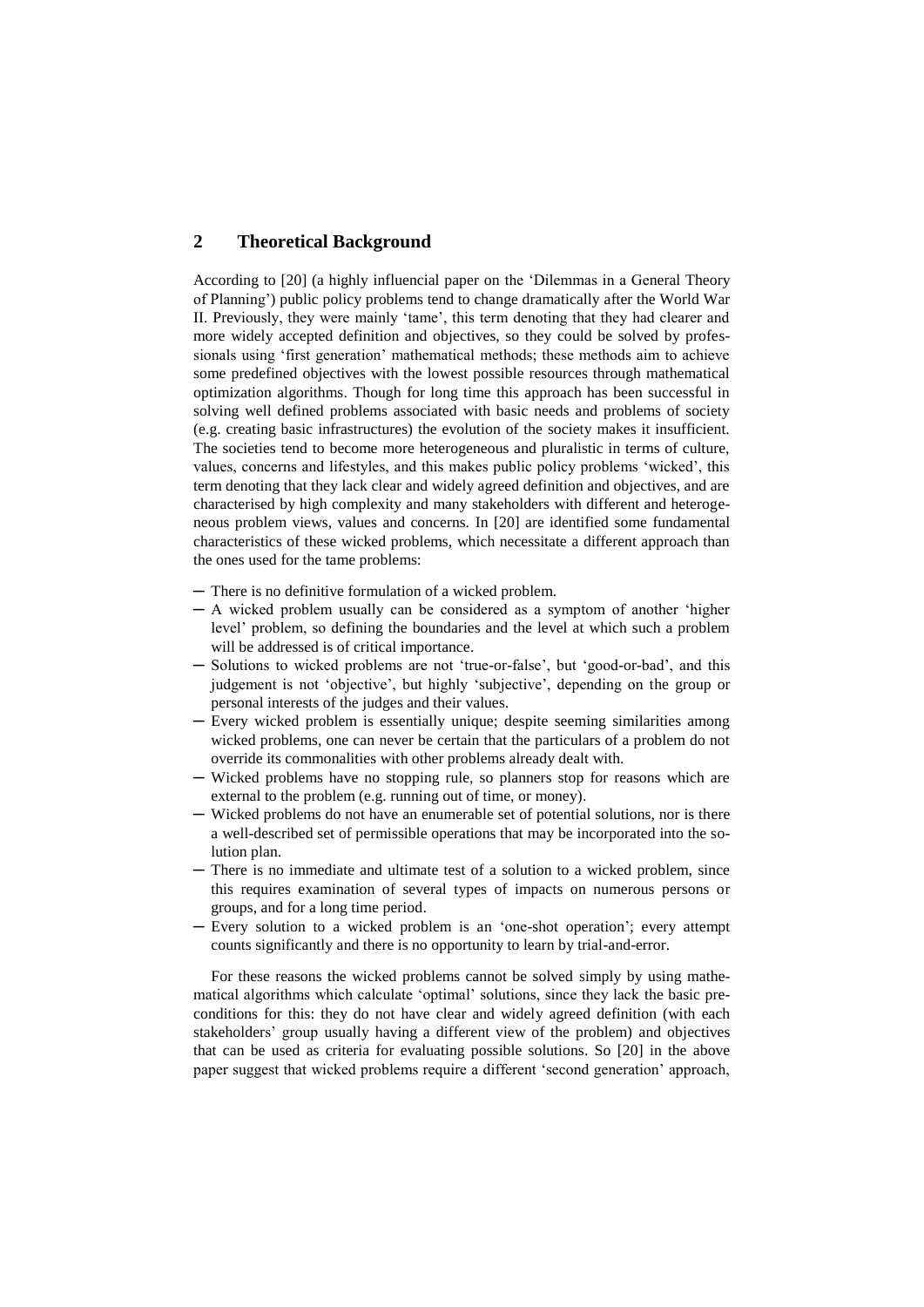which combines public participation in order to formulate a shared definition of it with subsequent technocratic analysis by experts. In particular, its first and fundamental phase is consultation among problem stakeholders, during which discourse and negotiation takes place, aiming to synthesize different views and formulate a shared definition of the problem and the objectives to be achieved. Having this as a base it is then possible in a second phase to proceed to a technocratic analysis by experts using mathematical optimization algorithms for the well definedat that phase problem.

Subsequent research on this participative approach to the solution of public policy problems has revealed that it can be greatly supported by the use of appropriate information systems (e.g. [21,22,23], which allow problem stakeholders to enter "topics" (meant as broad discussion areas), "questions" (particular issues-problems to be addressed within the discussion topic), "ideas" (possible answers-solutions to questions) and "arguments" (evidence or viewpoints that support or object to ideas). Such a system is termed as an 'Issue Based Information Systems' (IBIS), and according to [21] can "stimulate a more scrutinized style of reasoning which more explicitly reveals the arguments. It should they help identify the proper questions, to develop the scope of positions in response to them, and assist in generating dispute'. The emergence and rapid penetration of the Internet and the Web 1.0 has created big opportunities for a wide and cost effective application of such ICT-based participative approaches to the solution of public policy problems, and has lead to the development of e-participation. The emergence of the Web 2.0 and the relevant social media creates even more opportunities for a wider and more inclusive application of participative approaches to the solution of public policy problems, which engages more social groups than ever before. It enables a wider and more inclusive synthesis of views of many different and diverse social groups on a public policy problem that government faces, and therefore a better and more balanced and multi-dimensional formulation of a shared definition of the problem and the objectives to be achieved. Therefore adopting such a new e-participation approach exploiting the Web 2.0 can broaden and enhance e-participation, and contribute to better and more socially-rooted acceptable public policies.

In the same direction are the conclusions drawn by [19] from an analysis of cases of successful Web 2.0 use in government that Web 2.0 technologies might have stronger transformational effects on government than previous ICTs, driving significant changes at the organizational, cultural, technological and informational changes. They argue that this strong transformation potential is due to the lower technical know-how, and therefore the lower cost, for both government organizations and individual citizens that characterises these Web 2.0 technologies in comparison with the previous generations of ICT used in government (e.g. internal systems, Web 1.0 Internet, etc.). These lower requirements for know-how and for human and financial resources allow a much quicker and easier deployment of Web 2.0 based solutions to meet various external and internal communication needs at various organizational units and hierarchical levels of government agencies. The same paper also suggests that government agencies can exploit Web 2.0 for "crowdsourcing" [24,25], defined as "the act of taking a job traditionally performed by a designated agent (usually an employee) and outsourcing it to an undefined, generally large group of people in the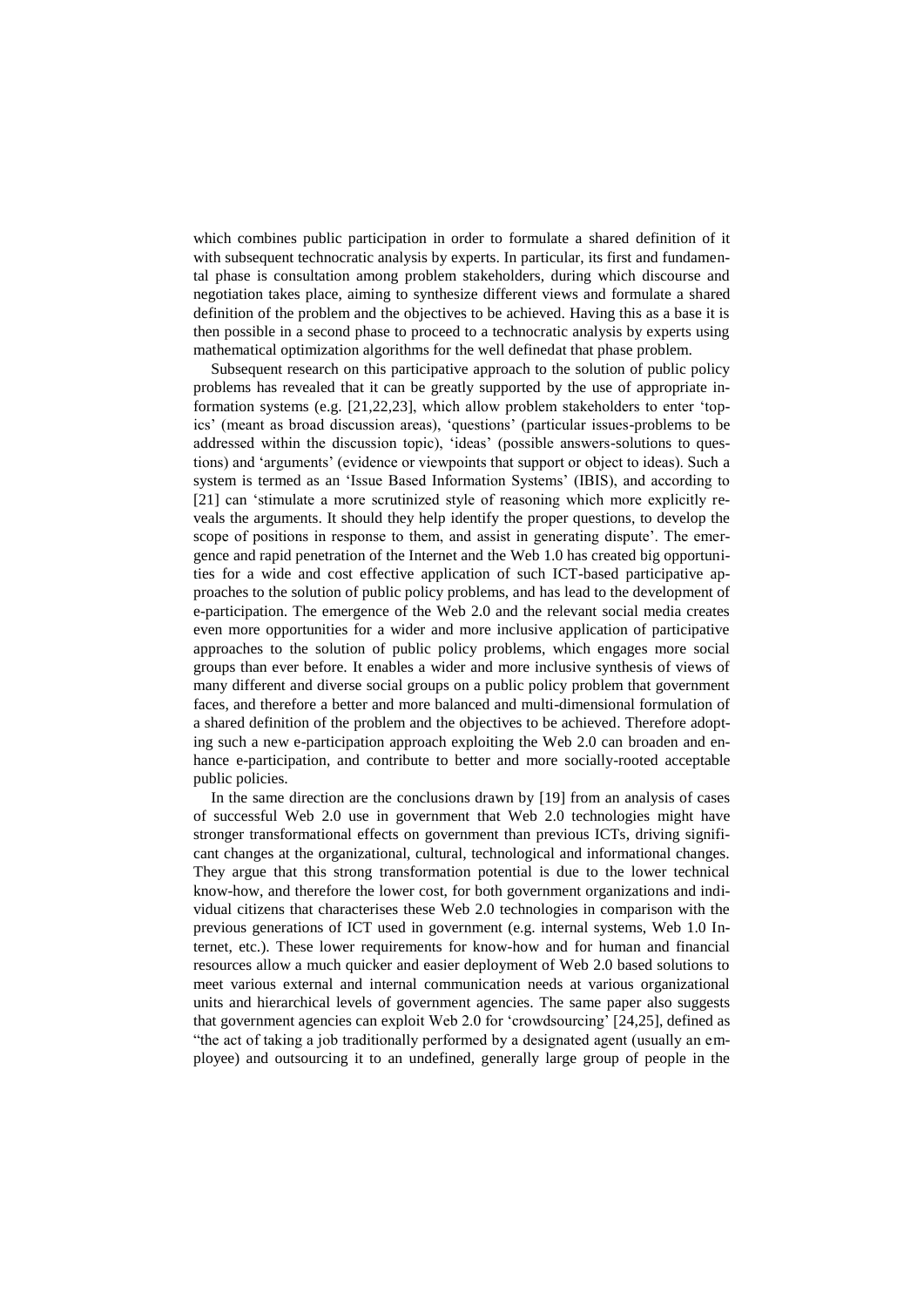form of an open call", in order to mine fresh ideas from large groups of people for addressing various social needs and problems or for improving public services, transforming radically their ways of interacting with citizens. Also, [15],[26] elaborates the seven basic principles of Web 2.0 proposed by [27] for Internet politics as follows: "the Internet as a platform for political discourse; the collective intelligence emergent from political Web use; the importance of data over particular software and hardware applications; perpetual experimentalism in the public domain; the creation of small scale forms of political engagement through consumerism; the propagation of political content over multiple applications; and rich user experiences on political Web sites". He suggests that both the research community and government practitioners should take seriously into account the above principles, the opportunities they create and the evolutions they drive in the political domain.

# **3 Methodology Description**

The proposed methodologyforefficient exploitation of Web 2.0 by government agencies is based on a central platform, which enables posting policy-related content to multiple social media simultaneously, and then retrieving users" interactions with it (e.g. views, comments, ratings, votes, etc.), in an systematic and centrally managed machine-supported automated manner through their APIs. It also allows policy makers to create graphically micro-applications, termed as 'Padgets' (Policy Gadgets), which can be deployed in many different Web 2.0 social media that allow such applications in order to convey policy messages to their users, interact with them and receive their opinions. It should be noted that the above content and the Padgets to be deployed in several social media can include a link to a relevant e-consultation conducted in the official website of the competent government agency, to be used by citizens having a strong interest in the policy under discussion. Each of the targeted social media will have a different audience, so that we can finally reach various groups of citizens, which are quite different from the ones who visit and use the official government-initiated e-participation websites.

ThisPadget concept that our methodology is introducing is an extension of the concept of the "gadget" applications in web 2.0, which use services and data from heterogeneous sources in order to create and deploy quickly applications, adapted to the needs of public policy formulation. In particular a Padget is composed of four elements:

- 1. A policy message associated with a public policy in any stage of its lifecycle (e.g. a policy white paper, a draft policy plan, a legal document under formulation, an EU directive under implementation, etc.), which can include various kinds of information, such as text, images, video, etc.
- 2. An interface allowing users to interact with the Padget, which may give users the capability to access policy documents, be informed on relevant news, vote on some issues, rate various aspects of the policy, express opinions, upload material, tag other people opinions or content as relevant, etc.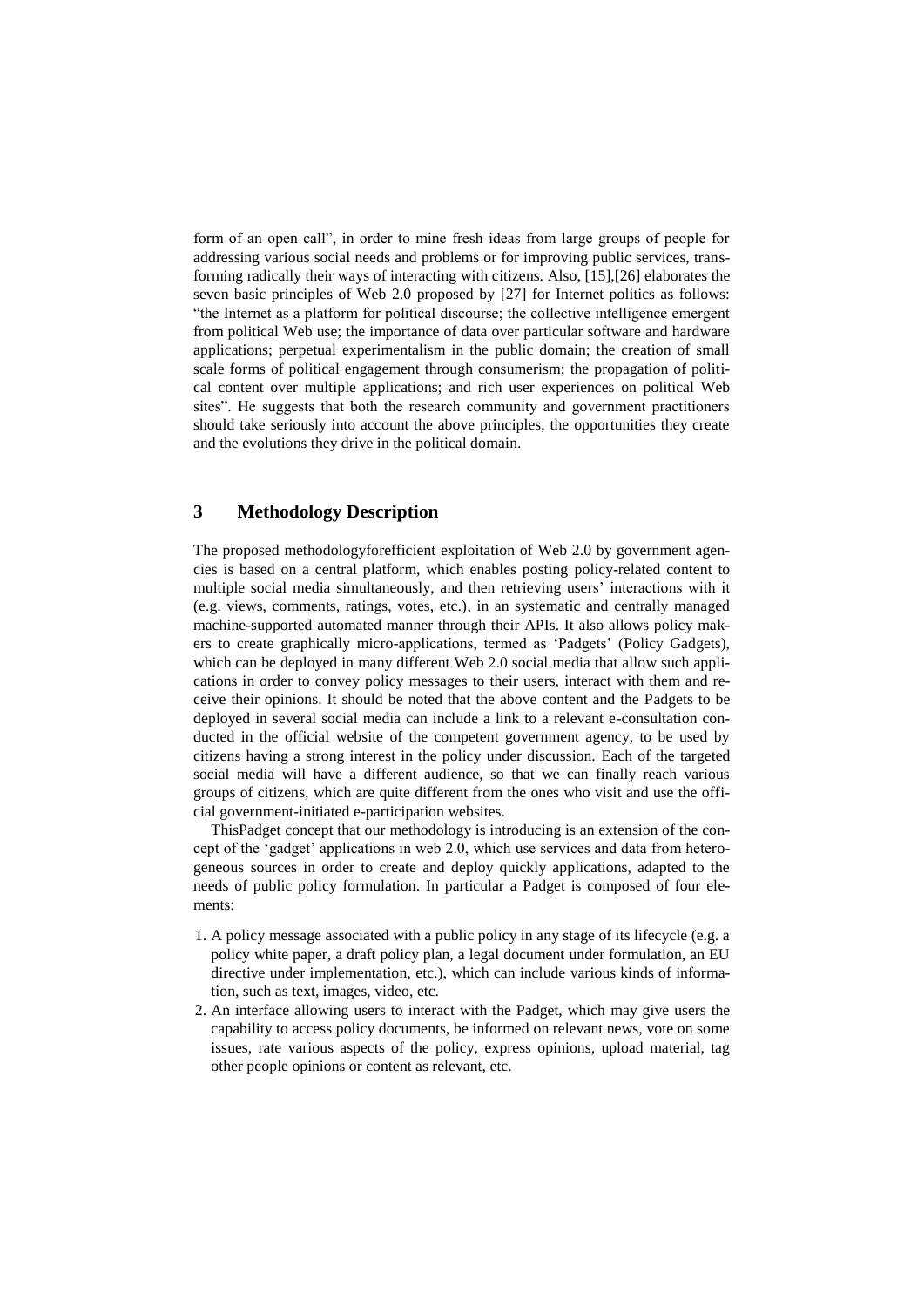- 3. Interactions of the users with this policy message in various social media, e.g. blogs, YouTube, wikis, social networks, etc., which are retrieved by the central platform.
- 4. A decision support module, which performs three levels of processing of these users" interaction data in order to provide useful information that assists and supports the policymaker for making decisions, and has the architecture shown below in Figure 1.



**Fig. 1.** Architecture of the decision support module

Content or Padgets can be deployed in many different categories of Web 2.0 social media, such as:

- ─ Platforms for Communication, such as Blogs, Internet forums, Presence applications, Social networking sites, Social network aggregation sites and event sites.
- ─ Platforms for Collaboration, such as Wikis, Social bookmarking (or Social tagging) sites, social news and opinion sites.
- ─ Platforms for Multimedia and Entertainment, such as Photo sharing, Video sharing, Livecasting and Virtual World sites.
- ─ Platforms for News and Information, such as Goggle News, Institutional Sites with high number of visitors (i.e. EU, Human Rights and WWF sites) and newspaper sites.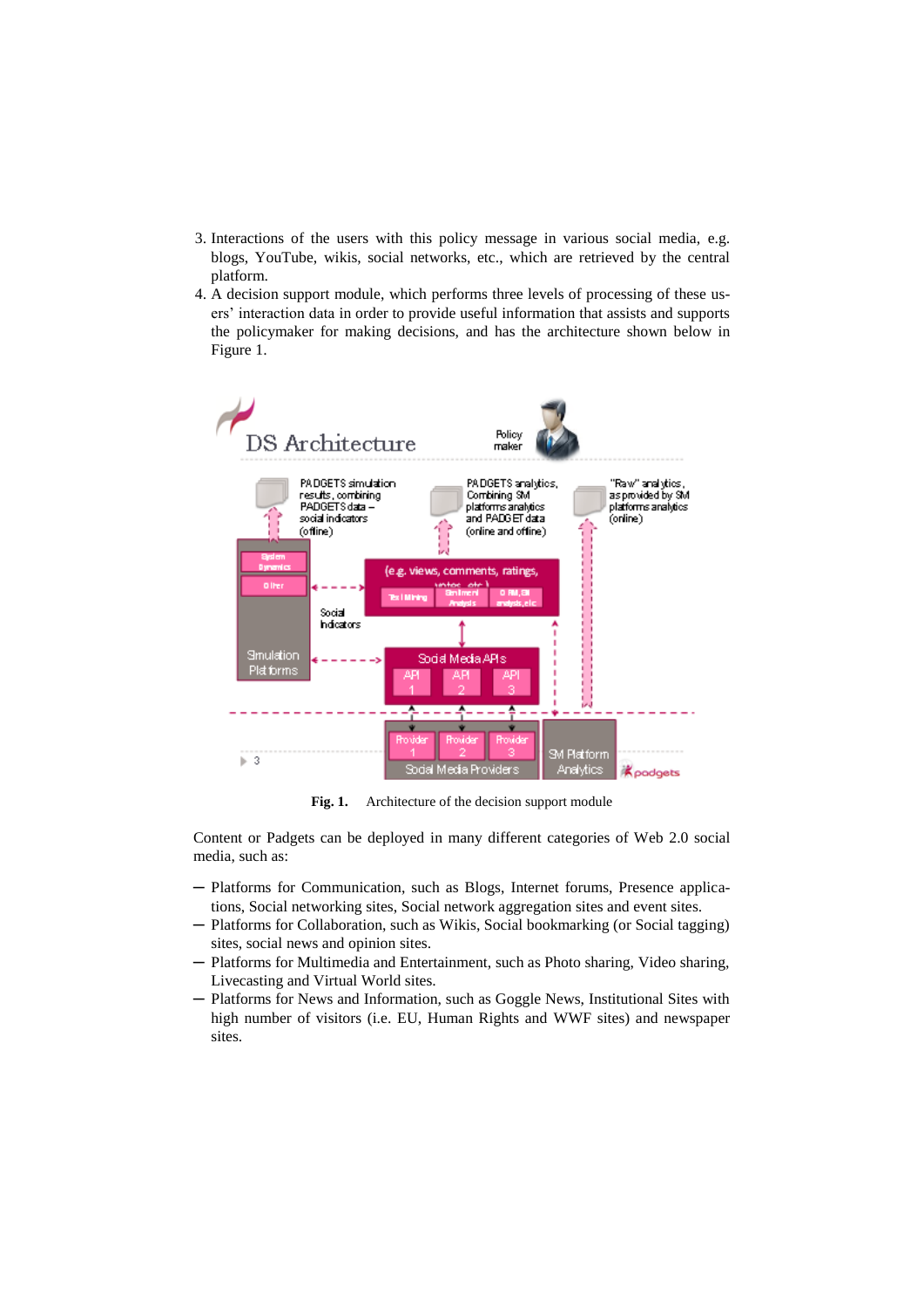─ Platforms for Policy Making and Public Participation, such as governmental organisations" forums, blogs, petitions, etc.

From each category will be chosen the most appropriate social media, taking into account the particular public policy under discussion and the audience we would like to involve in the discussion.

A typical application of the proposed methodology in the policy making processes would be initiated by a policy maker wanting to "listen to society's input" in order to make decisions about a future policy to be introduced, or possible modifications of an already implemented policy. The process to be followed consists of four steps shown in Figure 2.



**Fig. 2.** Typical application process of the proposed methodology

- 1. The policy maker designs a campaign using the platform capabilities through a graphical drag-and-drop user interface similar to the one of existing mashup editors. The policy maker can add content to this campaign (e.g. a short textual description of the policy, a longer text describing it in more detail, a video and a number of pictures) to be published in Web 2.0 social media not allowing the deployment of applications. Also, he/she can formulate a Padget application (including some content and also e-voting and/or e-survey functionalities) to be deployed in social media allowing it. Finally the targeted social mediawill be defined.
- 2. The execution of the campaign starts by publishing the above content and deploying the Padget in the defined target Web 2.0 social media using their API.
- 3. The users of the above social media interact in various ways with the content and the Padget. This means that users access them, see the policy message, vote in favour or against it (e.g. using like/dislike capabilities), rate it, stipulate opinions, add material, etc. The above will be performed in a privacy preserving manner and in accordance with the privacy preferences of each user and the privacy policy specified for the Padget.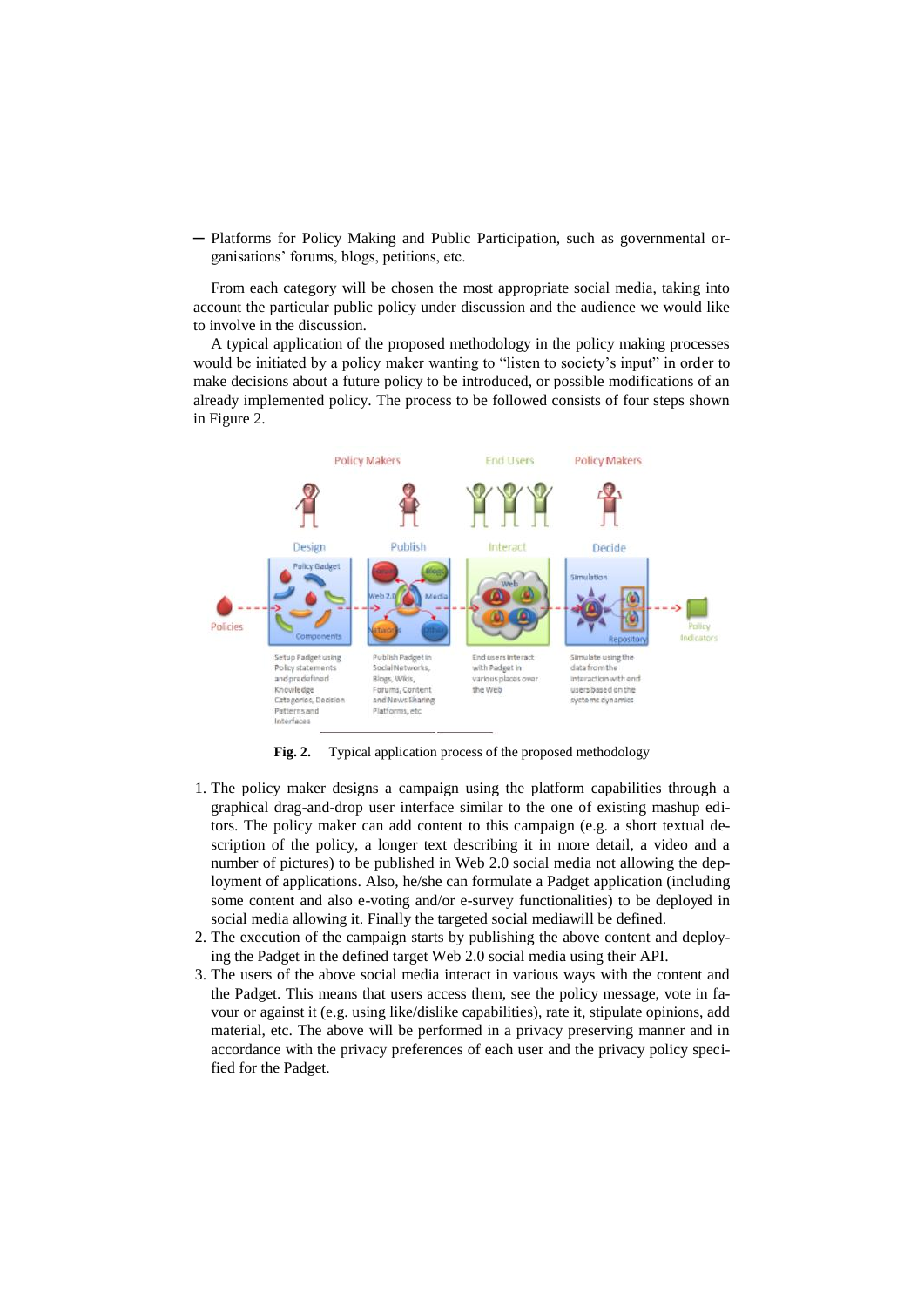4. At the last stage the above interactions of users are retrieved from all these social media, together with relevant analytics provided by them, using their API. Advanced processing of them is performed at the three levels mentioned above and shown in Figure 1, in order to provide to the policy maker information about the attitudes of the society about the particular policy and the main issues raised (e.g. remarks, advantages, disadvantages, suggestions for improvement). This can be the end of the campaign, or if the policy maker needs more information and insight on the attitudes and opinions of the citizens he/she can go back to step 1 and start a new iteration.

# **4 Core Technologies**

#### **4.1 Social Media Application Programming Interface**

It is of critical importance for the proposed methodology the central platform to provide interoperability with many different Web 2.0 social media, enabling both posting and retrieving content from them in a machine-supported automated manner through their API. In order to assess the existing capabilities in this direction were examined in detail the API of the following ten highly popular Web 2.0 social media: Facebook, Youtube, Linkedin, Twitter, Delicious, Flickr, Blogger, Picassa, Ustream and Digg. In particular, for each of them we examined the following characteristics:

- ─ Available APIs and types of capabilities they provide.
- ─ Capabilities for pushing content in them through their API, where the term "push" reflects any kind of activity that results in adding some type of content in these platforms, such as posts, photos, videos as well as ratings, requests, approvals, intentions, etc.
- ─ Capabilities for retrieving content from them through their API, where the term "retrieve" reflects any kind of activity that results in acquiring some kind of information from these platforms representing activities that have occurred in them, such as comments on a post, photo or video, approved requests, manifested intentions, re-publication activities, etc.
- ─ Capabilities for deploying applications (gadgets/widgets) in their environment and having users interact with them.

From this analysis it has beenconcluded these Web 2.0 social media have a clear strategy to become more open and public and conform to open API standards. In this scope they provide more and more functionalities through their API for posting and retrieving content, in order to attractthird parties to develop applications. The general trend is exposing methods through their APIs that "go deeply" into their innermost functionalities and provide developers with an ever growing set of capabilities. This includes on one hand content push functionality (this content can be text, images, videos or have more complex forms, such as "events", "albums" etc.). A large portion of the API is dedicated to the creation, uploading, modification and deletion of such content. On the other hand API also provide functionality that supports the direct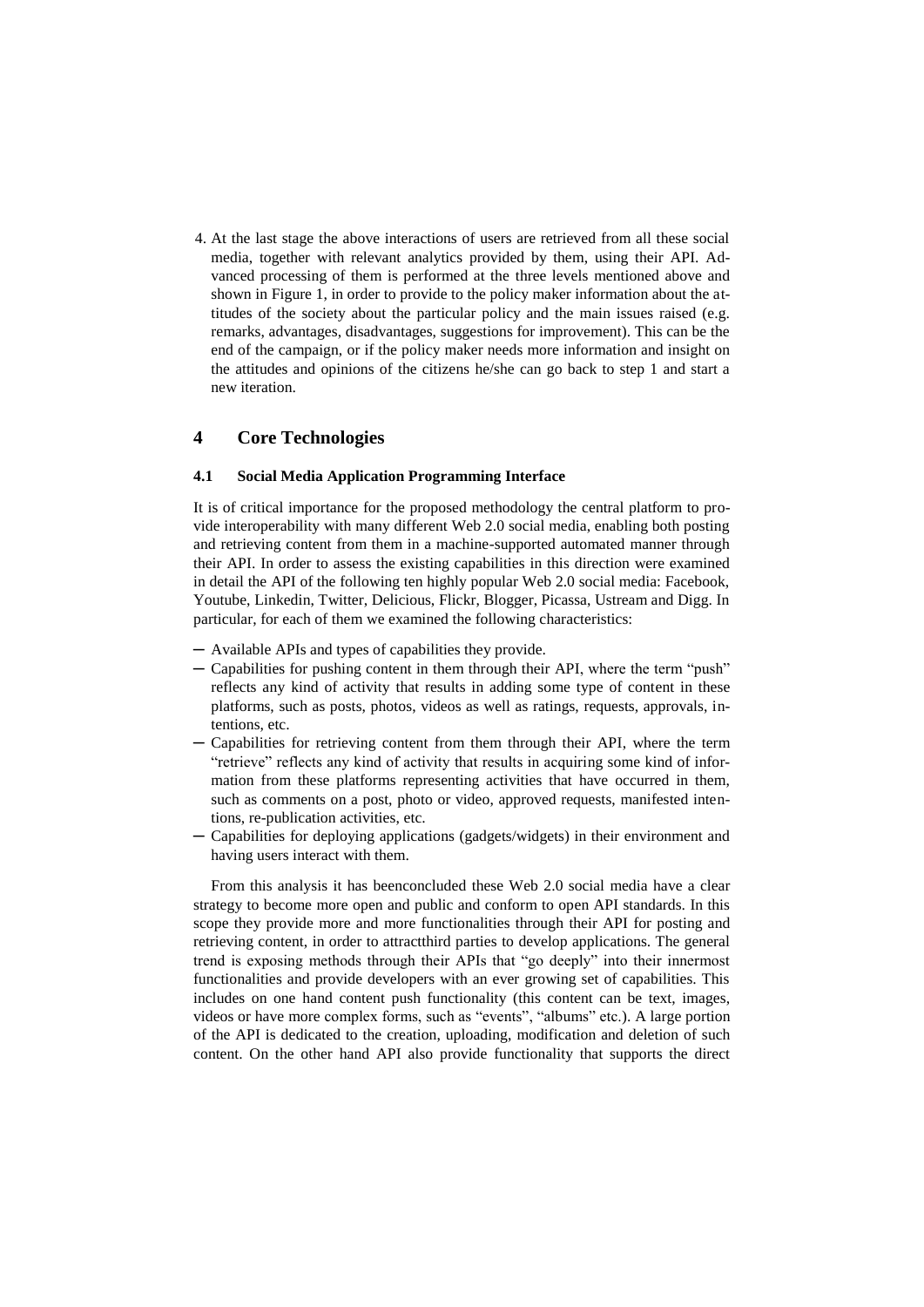retrieval of various types of content generated by users, such as "user ratings", "unique visits" or "retransmissions" (to other nodes of a social network). However, only Facebook and Linkedin allow deploying applications in their environment, while all the other eight examined social media do not. This means that only in these two social media padgets can be deployed, while in the remaining only content (e.g. postings, images, video, tweets, etc.) can be published.

#### **4.2 Opinion Mining**

Considerable research has been conducted in the area of opinion mining, defined as the computational processing of opinions, sentiments and emotions found, expressed and implied in text [28,29,30,31, 32,33]. Its initial motivation has been to enable firms to analyze online reviews and comments entered by users of their products in various review sites, blogs, forums, etc., in order to draw general conclusions as to whether users liked the product or not (sentiment analysis), and also more specific conclusions concerning features of the product that have been commented (features extraction) and the orientations(positive or negative) of these comments. From this research considerable knowledge has been generated in this area, consisting of methods and tools for addressing mainly three problems:

- 1. Classification of an opinionated text as expressing as a whole a positive, negative or neutral opinion (document-level sentiment analysis),
- 2. Classification of each sentence of such a text as objective (fact) or subjective (opinion), and then focus on the latter and classification of each of them as expressing a positive, negative or neutral opinion (sentence-level sentiment analysis),
- 3. Extraction from a set of opinionated texts about the topic under discussion of the particular features/subtopics commented by the authors of these texts, and for each of them identification of the orientation of the opinions expressed about it (positive, negative or neutral) (feature-level sentiment analysis).

The above methods and tools enable us to analyze the textual feedback on a proposed public policy, which is provided by the users of the social media where we have published messages or deployed padgets concerning this policy, and to draw conclusions on: a) the general sentiments/feelings of the users on this policy (whether they like it or not), b) the main particular issues that are raised on this policy and the main aspects of it that are commented, and also the sentiments/feelings (positive, neutral or negative) on each them. These conclusions can be combined with the ones from the analysis of users' non-textual feedback (e.g. numbers of users who viewed, liked and disliked the message, ratings of it, etc.), so that a more complete picture on the attitudes on this proposed public policy can be formed. It should be noted that for the practical application of the above opinion mining methods it is of critical importance to have sufficient language resources, such as lexicons of "polar words" (i.e. words with positive and negative meaning to be used for classifications of opinions as positive or negative), synonyms and antonyms.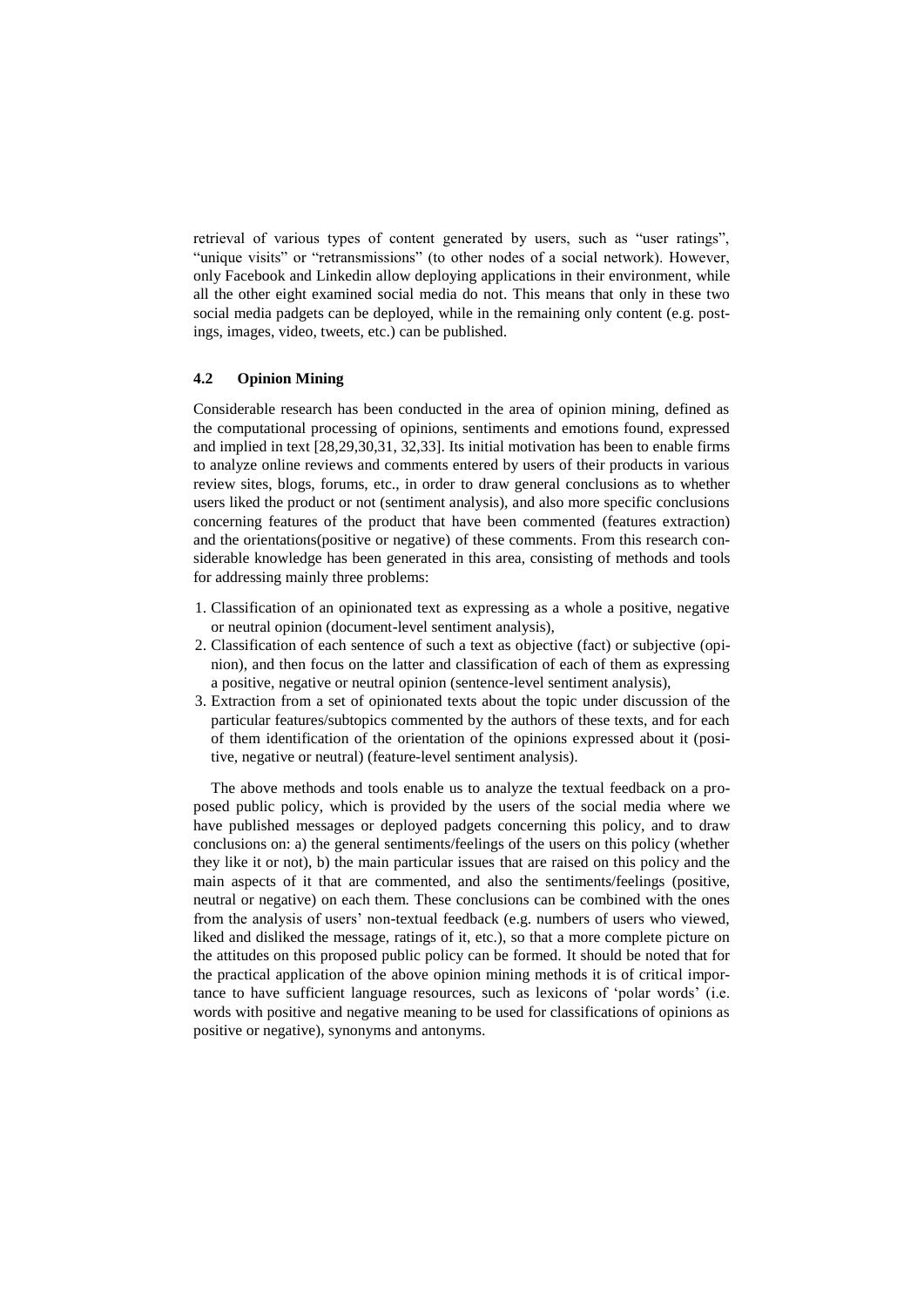#### **4.3 Simulation Modelling**

[34]define simulation modelling as the research approach of using computer software to model the operation and evolution of "real world" systems. Such a model can be viewed as an artificial world giving the unprecedented opportunity to intervene and attempt to make improvements to the performance of a system, and then estimate the effects of these interventions and improvement on various critical performance variables. As such it is a laboratory, safe from the risks of the real environment, for testing out hypotheses and making predictions [35]. In particular, simulation modelling involves creating a computational representation of the underlying logic and rules that define how the real-life system we are interested in changes (e.g. through differential equations, flow charts, state machines, cellular automata, etc.). These representations are then coded into software that is run repeatedly under varying conditions (e.g., different inputs, alternative assumptions, different structures) calculating the changes of system"s state over time (continuous or discrete) [36]. While other research methods aim to answer the questions "What happened, how and why" (trying to understand the past), simulation modelling aims mainly to answer the question "What if?" (i.e. what will happen if some particular changes of system structure or rules take place, trying to "move forward" into the future).

According to [37] based on the level of modelling detail/abstraction (we can have modelling with high abstraction/less details, medium abstraction/details or low abstraction/more details) and on the way time is modelled (as continuous or discrete) we can distinguish between four main paradigms of simulation modelling (Figure 3):

- 1. Dynamic Systems (enabling high detail simulation in continuous time and used mainly for technical systems),
- 2. Discrete Events Modelling (enabling high detail simulation in discrete time),
- 3. System Dynamics (enabling simulation in medium or high level of abstraction in continuous time),
- 4. Agent-based Modelling (enabling modelling the behaviour of the individual 'agents' forming the system (at various levels of granularity, e.g. citizens, groups, firms, etc.) and then from them the system"s behaviouris derived).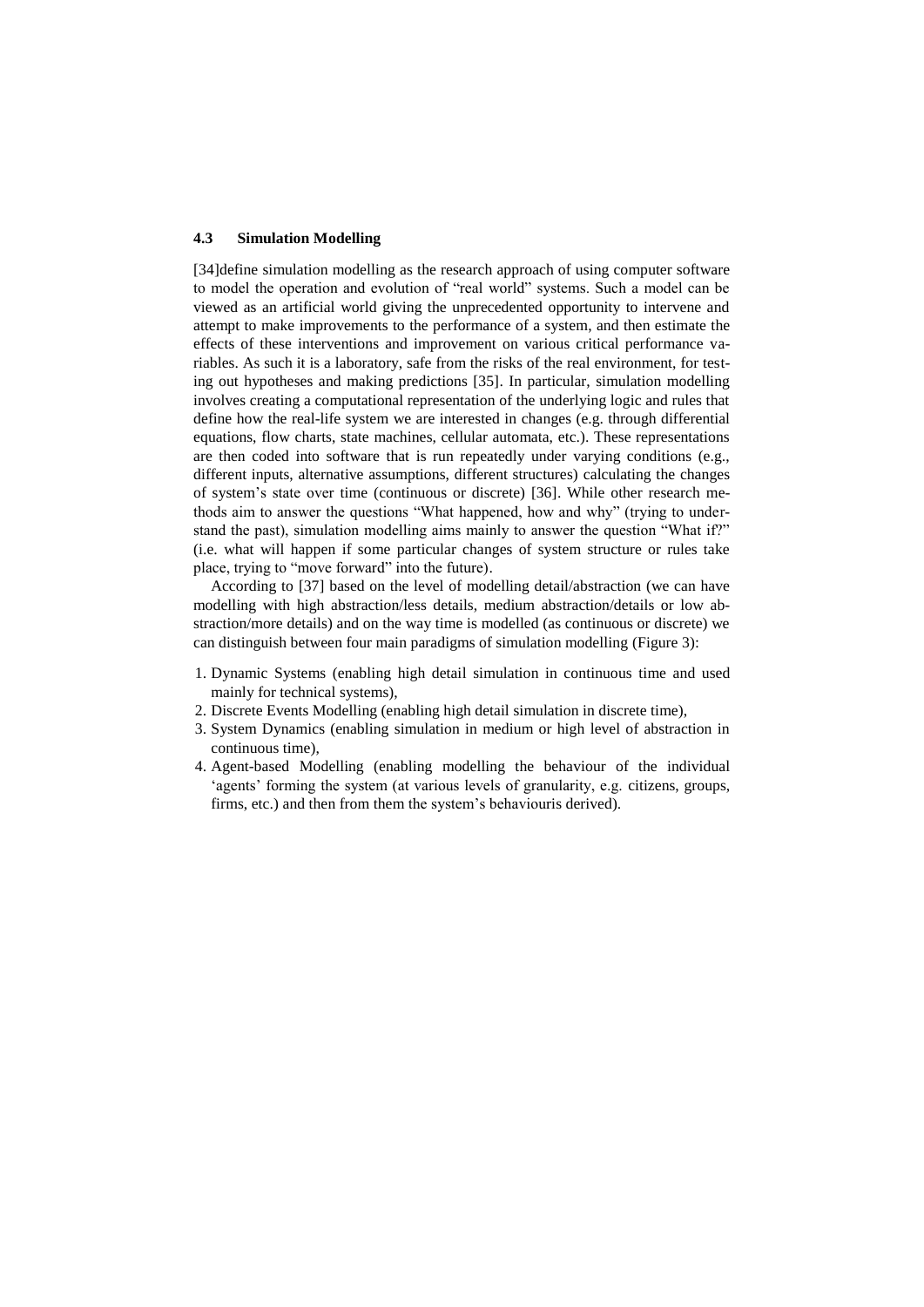

**Fig. 3.** Main paradigms of simulation modelling (source: Borshchev and Filippov (2004)

By comparing them we came to the conclusion that Systems Dynamics (SD) [38, 39,40] is more appropriate for the analysis of public policies, because this usually requires high level views of complex social or economic systems in continuous time, and also such systems include various individual processes with various types of 'stocks' and 'flows' among them, which are influenced by a public policy. For these reasons Systems Dynamics has been successfully used in the past for estimating the evolution of a number of critical variables for society under various policy options, such as unemployment, economic development, taxation income, technologies penetration, pollution, poverty, etc. and for the analysis of various types of public policies (e.g. [41, 42, 43, 44]. It focuses on understanding initially the basic structure of a system (i.e. its main stocks, flows and the variables influencing them) and then based on it estimating the behaviour it can produce (e.g. exponential growth or S-shared growth of the basic variable), and also how this behaviour will change if various structural changes are made.

# **5 Evaluation**

For the evaluation of the proposed methodology ten pilot applications of it were conducted as part of the abovementioned PADGETS project. They concerned multiple social media consultations on the following:

- "Media freedom",
- "Corruption",

- "Cooperative institutes' contribution to poverty reduction, employment generation and social integration",

- "Tax evasion and fraud",
- "European year of citizens and citizenship",
- "Employment, enterpreneurship and freedom of speech for European youth",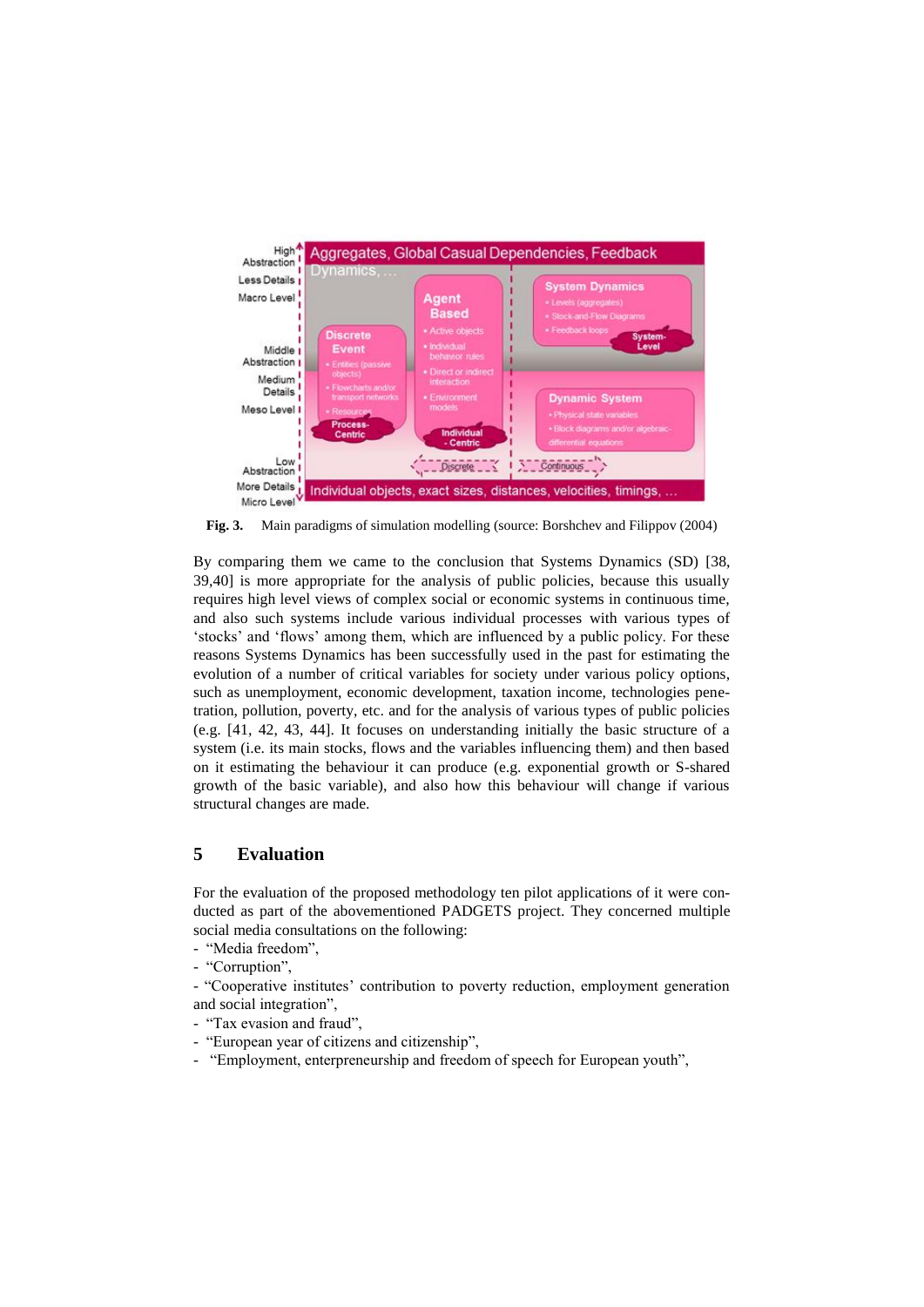(the above six pilot applications were organized and conducted by the Center for eGovernance Development, Slovenia, in cooperation with Slovenian Members of the European Parliament (MEP)),

- "Under-representation of women executives in the higher management of enterpriseses"

- "Financial crisis in the Southern European countries",

- "Exploitation of wind energy",

(these three pilot consultations were organized and conducted by University of Aegean, as the Greek ICT Observatory had been abolished at that time as part of the Greek government austerity program, in cooperation with a Greek MEP),

- "Large-scale implementation of tele-medicine in Piedmont region",

(this pilot consultation was organized and conducted by Torino Polytechnico in cooperation with Piedmont Regional Government).

After the end of these pilot applications, semi-structured focus group discussions were conducted for evaluating them, in which participated the involved personnel of the involved government agencies and MEP assistants. There was a wide agreement that the proposed methodology constitutes a time and cost efficient mechanism of reaching wide and diverse audiences, and stimulating and motivating them to think about social problems and public policies under formulation, and provide relevant information, knowledge, ideas and opinions. Furthermore, it enables identifying the main issues perceived by citizens with respect to a particular social problem or domain of government activity, and collecting from them interesting ideas on possible solutions and directions of government activity. However, our pilot applications have shown that the above information generated from such multiple social media consultations might not be at the level of depth and detail required by government agencies. So in order to achieve a higher level of detail, and more discussion depth in general, a series of such multiple social media consultations might be required, each of them focused on particular sub-topics and/or participants. Another risk of this methodology is that it can lead to unproductive discussions among like-minded individuals belonging to the network of the government policy maker who initiated the consultation; such discussions are characterised by low diversity of opinions and perspectives, low productivity of knowledge and ideas, and in general limited creativity. Therefore for the effective application of the proposed methodology it is of critical importance to build large and diverse networks for these social media consultations; for his purpose we can combine networks of several government agencies, and also politicians, preferably from different political parties and orientations, and also invite additional interested and knowledgeable individuals and civil society organizations. A more detailed description of the process and the results of this evaluation is provided in [45-46].

Furthermore, from these focus group discussions it has been concluded that this new hybrid multi-channel approach to e-participation in order to be put in practice by government agencies will require significant changes at the organizational, cultural and technological level. First it will necessitate the creation of new organizational units to manage the above new e-participation channels, and also to analyze the large quantities of both structured data (e.g. citizens" ratings) and unstructured data (e.g. citizens" postings in textual form) that will be created by them (and especially by the third).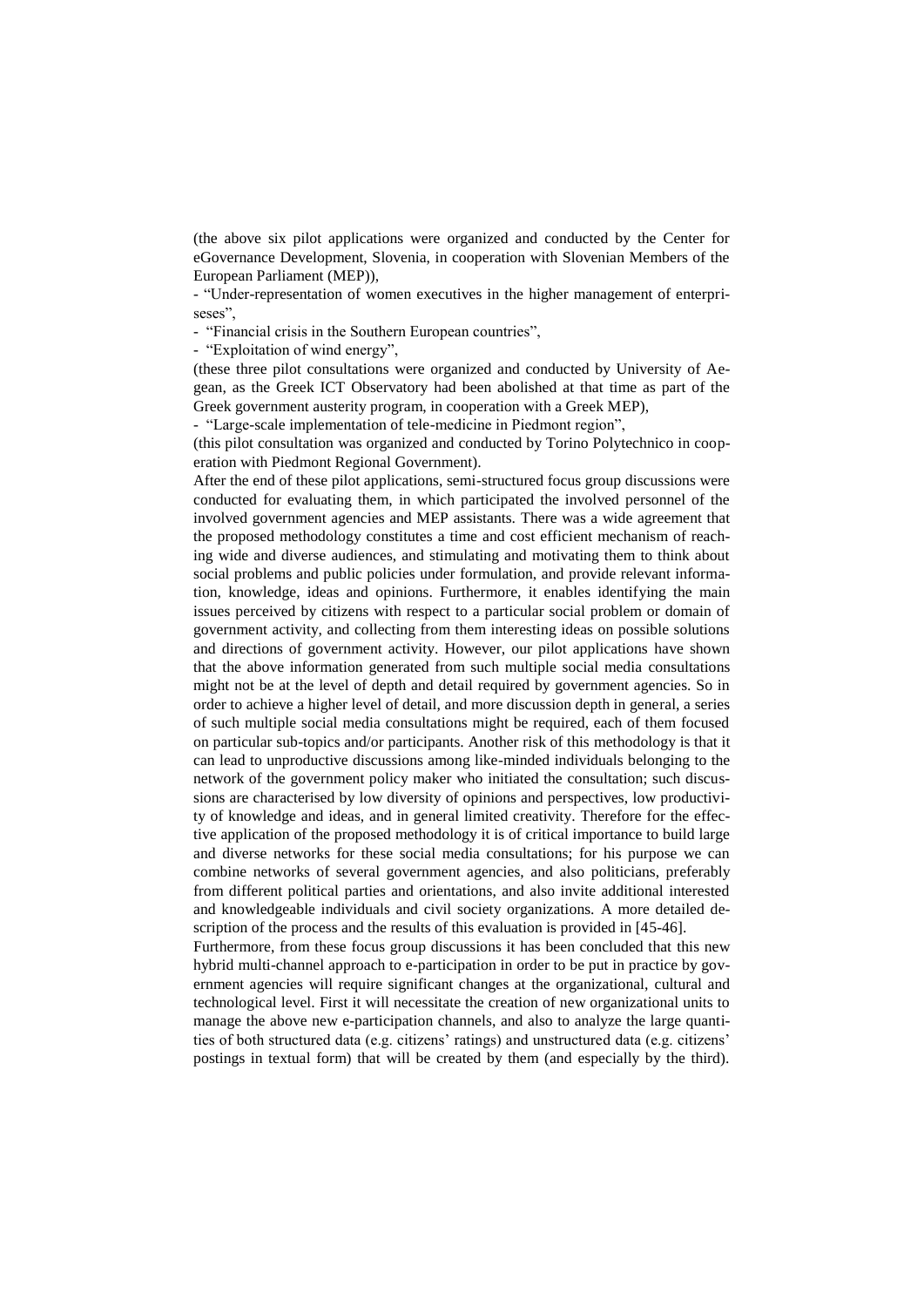The personnel of these new units must have specialised skills concerning these electronic modes of communication, and also a quite different culture from the dominant 'law enforcement' culture of government agencies. Also, the analysis of the large quantities of unstructured data in textual form that will be collected from the above channels (e.g. hundreds or thousands of postings) cannot be performed manually, this would require a lot of human resources (increasing the costs) and also long time (which might cause delays in the decision and policy making processes of government agencies); therefore it is necessary to use highly sophisticated technological ICT-based tools that implement complex opinion mining methods. These tools will have to be integrated with the technological infrastructures of the above channels increasing technological complexity; also, the use of these tools is not easy, and requires extensive adaptations and language resources, such as lexicons of polar words, synonyms and antonyms. Furthermore, new processes should be established for the integration of the results and conclusions of the analysis of the above structured and unstructured e-participation data in the decision and policy making processes. Finally, the government agencies should get accustomed to the style and language of interaction in Web 2.0 social media, and the whole culture that characterises them, which are quite different in comparison with the official e-participation spaces or the other modes of interaction with the citizens.

## **6 Conclusions**

In the previous sections has been presented a methodology for the efficient exploitation of Web 2.0 social media by government agencies for achieving a wider interaction with more and diverse groups of citizens and broadening and enhancing eparticipation. It is based on a central platform, which allows publishing content and deploying micro web applications (Padgets) to multiple Web 2.0 social media simultaneously, and also retrieving users" interactions with them (e.g. views, comments, ratings) in all these social media, in an efficient systematic and centrally managed machine-supported automated manner using their API. This central platform also performs various levels of advanced processing of these interaction data, such as calculation of useful analytics, opinion mining and simulation modelling, in order to extract from them information appropriate for supportingsubstantially government decision and policy makers. A first evaluation of this methodology in a series of pilot applications gave positive results as to its capabilities and value, and at the same time revealed some critical preconditions for its successful application.

The proposed methodology leads to a transformation of the current government agencies" approach to e-participation, which is based on the provision to the citizens of a single e-participation channel (i.e. an official e-participation space), into a "hybrid" multi-channel one. This new approach, instead of the "one channel for all" logic of the current approach, uses a series of interconnected e-participation channels with quite different characteristics, levels of structure and target groups:

1. an official highly structured e-participation space (e.g. a structured forum that imposes the semantic annotations of users" postings, according to a predefined dis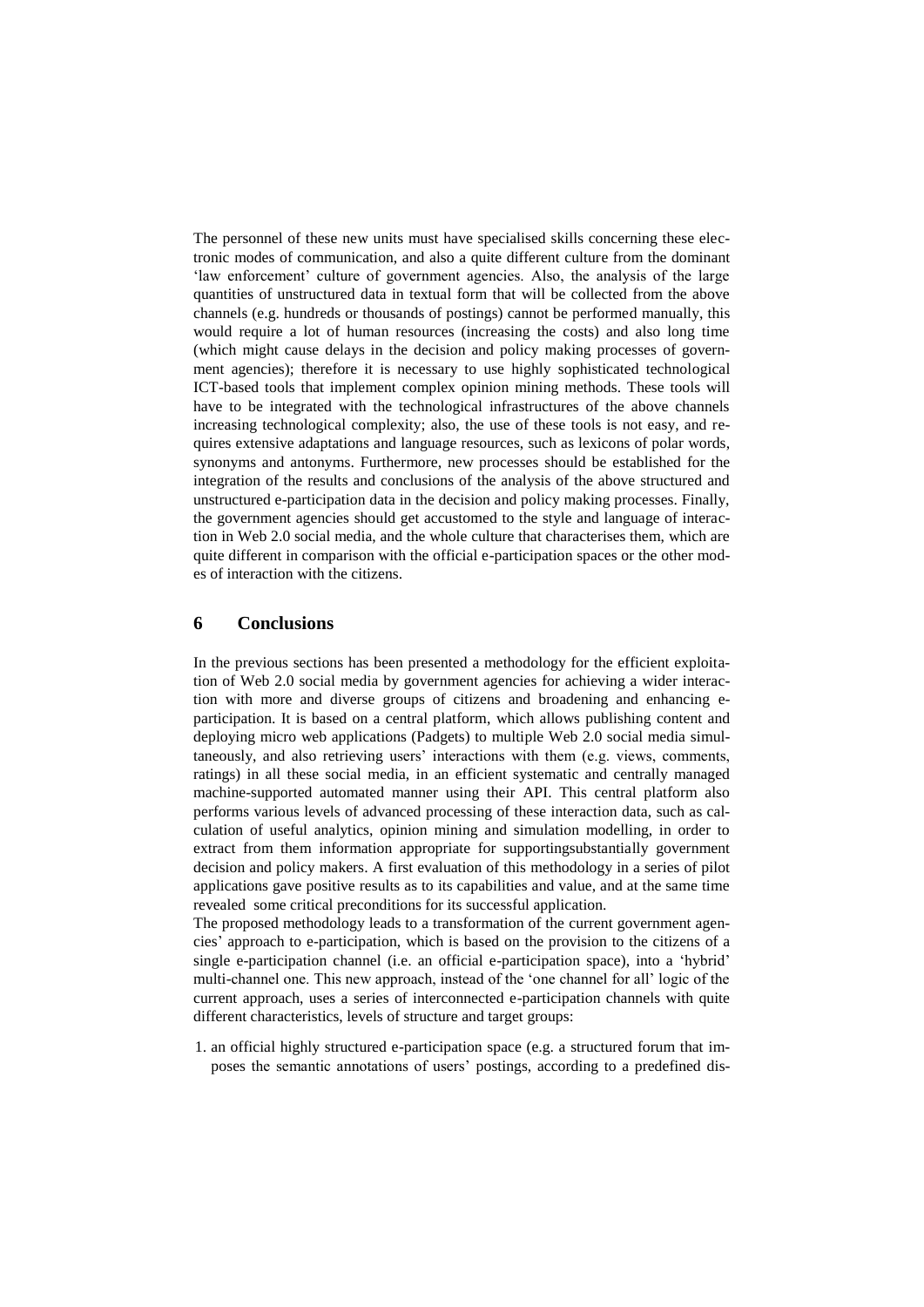cussion ontology, and also allows only some predefined relations among them [12, 13, 14]) to be used mainly by a small group citizens with good knowledge on the policy under discussion, high education and willingness to spend considerable time and effort for it; the access to it can be controlled and limited to invited persons, such as representatives of main stakeholders and widely recognised experts, or free,

- 2. an official unstructured e-participation space (e.g. a usual forum) to be used by a wider group of citizens with some knowledge on the policy under discussion, sufficient education for entering in such ane-consultation, and also have some familiarity with such tools and are willing to spend some time and effort for it,
- 3. and also a system like the one described in the previous section, which allows exploitation of various Web 2.0 social media for e-participation purposes, by publishing content on the policy under discussion, deploying relevant micro web applications (Padgets), and then retrieving and processing centrally all citizens" interaction data; this lower structure channel will allow reaching a much wider and diverse group of citizens than the other two channels, who are not familiar with the operation, the style and the language of the abovementioned types of e-consultations, or cannot spend much time for participating in them, or even do not have sufficient knowledge on the policy under discussion.

It should be mentioned that the above channels should be interconnected, so that a user of one of them can easily move to the others, e.g. a citizen who reads some content about a policy under formulation in a Web 2.0 platform, has a first level of interaction with it (e.g. a simple rating of it), and gets interested in it, can be easily be linked to the official e-participation space of the competent government agency.

Further research is required for the evaluation of the proposed methodology from different perspectives, in various types of government agencies and for different kinds of policy consultations, which might lead to modifications and improvements of the methodology, its application process and supporting technological infrastructure. Also, our research has focused on the exloitation of social media by governmen agencies as a means of more intensive "external communication" with their external environment (e.g. with the society - civil society organizations and individual citizens); so further research is required on the exploitation of social media as a means of more intensive "internal communication" among different government agencies (or even among different departments of the same government agency) for the design and implementation of public policies.

#### **Acknowledgements**

This chapter is an extended version of a previous paper presented at the European Conference on Information Systems (ECIS) 2011, so we would like to thank the anonymous reviewers of this papers for their constructive comments, which lead to substantial improvements.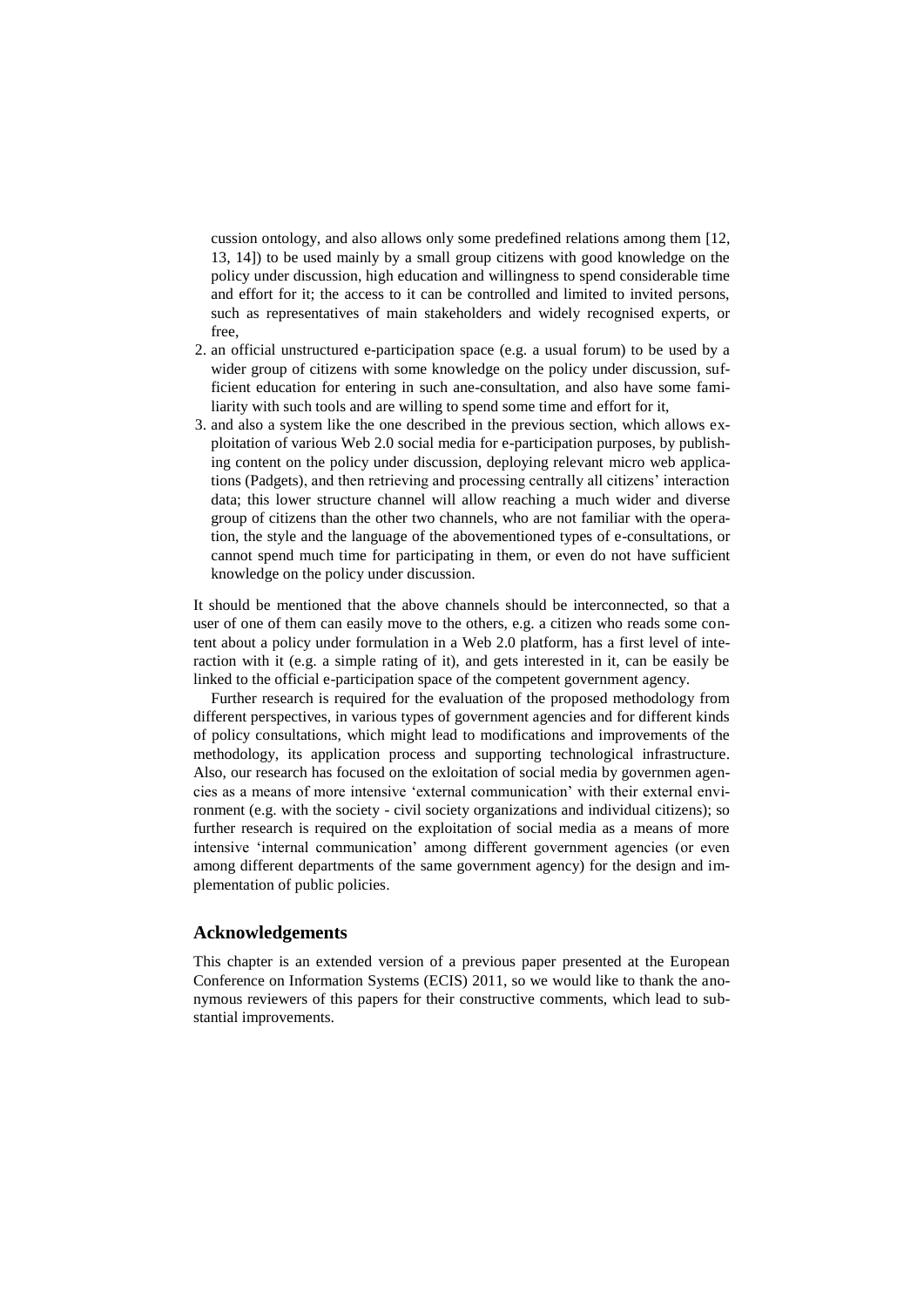#### **References**

- 1. Saebo, O., Rose, J. and Flak, L.S. (2008). The shape of eParticipation: Characterizing an emerging research area. Government Information Quarterly, 25, 400-428.
- 2. Sanford, C. and Rose, J. (2007). Characterizing eParticipation. International Journal of Information Management, 27, 406-421.
- 3. Loukis, E., Macintosh, A. and Charalabidis, Y. (2011). Editorial of the Special Issue on E-Participation in Southern Europe and the Balkans: Issues of democracy and participation via electronic media. Journal of Balkan and Near East Studies, 13 (1), 1-12.
- 4. Organization for Economic Co-operation & Development (2001a). Citizens as Partners Information, Consultation and Public Participation in Policy-Making. OECD Publication Service, Paris.
- 5. Organization for Economic Co-operation & Development (2001b). Engaging Citizens in Policy-making: Information, Consultation and Public Participation. PUMA Policy Brief, OECD Publication Service, Paris.
- 6. Organization for Economic Co-operation & Development (2004). Evaluating Public Participation in Policy Making. OECD Publication Service, Paris.
- 7. Curtis, G. G. (2006). Issues and Challenges Global E-Government/E-Participation Models, Measurement and Methodology - A Framework for Moving Forward. Workshop on E-Participation and E-Government: Understanding the Present and Creating the Future, Budapest, Hungary.
- 8. Commission of the European Communities (2006). i2010eGovernment Action Plan: Accelerating eGovernment in Europe for the Benefit of All. COM (2006) 173 - Communication from the Commission to the Council, the European Parliament, the European Economic and Social Committee and the Committee of the Regions, Brussels.
- 9. Commission of the European Communities (2010). A Digital Agenda for Europe. COM (2010) 245 - Communication from the Commission to the Council, the European Parliament, the European Economic and Social Committee and the Committee of the Regions, Brussels.
- 10. Timmers, P. (2007). Agenda for eDemocracy an EU perspective. European Commission, Brussels.
- 11. United Nations (2008). United Nations e-Government Survey 2008 From e-Government to Connected Governance. Department of Economic and Social Affairs - Division for Public Administration and Development Management, New York.
- 12. Karacapilidis, N., Loukis, E. and Dimopoulos, S. (2005). Computer-supported G2G collaboration for public policy and decision making. Journal of Enterprise Information Management, 18(5), 602-624.
- 13. Xenakis, A. and Loukis, E. (2010). An Investigation of the Use of Structured e-Forum for Enhancing e-Participation in Parliaments. International Journal of Electronic Governance, 3  $(2)$ ,  $134 - 147$ .
- 14. Loukis, E. and Wimmer, M. (2010). Analysing different models of structured electronic consultation on legislation under formation. In Proceedings of 4th International Conference on Online Deliberation – OD 2010 (F. De Cindio, A. Macintosh, C. Peraboni Eds.), University of Leeds, UK, Universita degli Studi di Milano, Italy, 14-26.
- 15. Chadwick, A. (2009a). Web 2.0: New Challenges for the Study of E-Democracy in an Era of Informational Exuberance. I/S: A Journal of Law and Policy for the Information Society, 5 (1), 9-41.
- 16. Ferro, E. and Molinari, F. (2010). Making Sense of Gov 2.0 Strategies: No Citizens, No Party. Journal of eDemocracy and Open Government, 2(1), 56-68.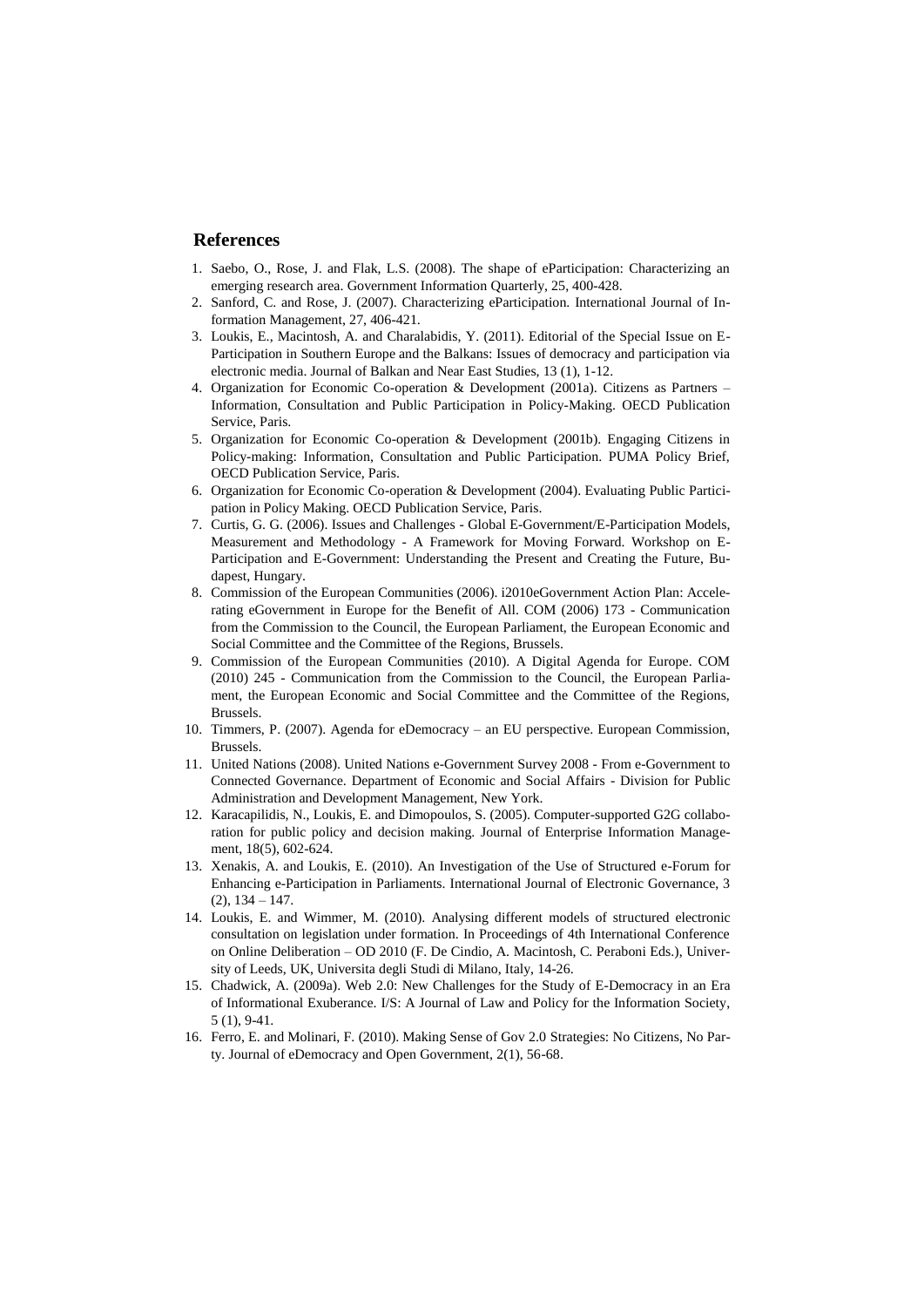- 17. Osimo, D. (2008). Web 2.0 in Government: Why and How? European Commission Joint Research Center, Institute for Prospective Technological Studies. Office for Official Publications of the European Communities, Luxenbourg.
- 18. Punie, Y., Lusoli, W., Centeno, C., Misuraca, G. and Broster, D. (Eds.) (2009). The Impact of Social Computing on the EU Information Society and Economy. European Commission Joint Research Center, Institute for Prospective Technological Studies. Office for Official Publications of the European Communities, Luxenbourg.
- 19. Mergel, I. A., Schweik, C. M. and Fountain, J. E. (2009). The Transformational Effect of Web 2.0 Technologies on Government. Retrieved online at SSRN: [http://ssrn.com/abstract=1412796.](http://ssrn.com/abstract=1412796)
- 20. Rittel, H.W.J. and Weber, M.M. (1973). Dilemmas in a General Theory of Planning. Policy Sciences, 4, 155-169.
- 21. Kunz, W. and Rittel H. (1979). Issues as Elements of Information Systems. Working Paper No. 131, University of California, Berkley.
- 22. Conklin, J. and Begeman, M. (1989). gIBIS: A tool for all reasons. Journal of the American Society for Information Science, 40(3), 200 – 213.
- 23. Conklin J. (2003). Dialog Mapping: Reflections on an Industrial Strength Case Study. In Visualizing Argumentation: Software Tools for Collaborative and Educational Sense-Making (P. Kirschner, S. Buckingham Shum and C. Carr Eds.), Springer Verlag, London.
- 24. Howe, J. (2008). Crowdsourcing, why the power of the crowd is driving the future of business Crown Business, New York.
- 25. Brabham, D. C. (2008). Crowdsourcing as a Model for Problem Solving An Introduction and Cases. Convergence: The International Journal of Research into New Media Technologies, 14(1), 75–90.
- 26. Chadwick, A. (2009b). Guest Editor"s Introduction: The Internet and Politics in Flux. Journal of Information Technology and Politics, 6 (3-4), 195-196.
- 27. O"Reilly, T. (2005). What is Web 2.0? Design patterns and business models for the next generation of software. Retrieved online at http://www.oreilly.com/lpt/a/6228
- 28. Liu, B., Hu, M. and Cheng, J. (2005). Opinion observer: Analyzing and comparing opinions on the web. In Proceedings of 14<sup>th</sup> Conference WWW Conference, ACM, New York, 342-351.
- 29. Wiebe, J., Wilson, T. and Cardie, C. (2005). Annotating expressions of opinions and emotions in language. Language Resources and Evaluation, 39(2-3), 165-210.
- 30. Choi, Y., Breck, E. and Cardie, C. (2006). Joint extraction of entities and relations for opinion recognition. In Proceedings of the Conference on Empirical Methods in Natural Language Processing (EMNLP), Association for Computational Linguistics Stroudsburg, PA, USA.
- 31. Godbole, N., Srinivasaiah, M. and Skiena, S. (2007). Large-scale sentiment analysis for news and blogs. In Proceedings of the International Conference on Weblogs and Social Media (ICWSM), 219-222.
- 32. Pang, B. and Lee, L. (2008). Opinion mining and sentiment analysis. Foundations and Trends in Information Retrieval, 2(1-2), 1–135.
- 33. Lo, Y.W. and Potdar, V. (2009). A Review of Opinion Mining and Sentiment Classification Framework in Social Networks. In Proceedings of the 3rd IEEE International Conference on Digital Ecosystems and Technologies (DEST) 2009 (Ok. Kaynak and M. MohaniaEds), IEEE, 396-401.
- 34. Law, A.M. and Kelton W.D. (2000). Simulation modeling and analysis. 3<sup>rd</sup> Edition, McGraw-Hill Higher Education, New York.